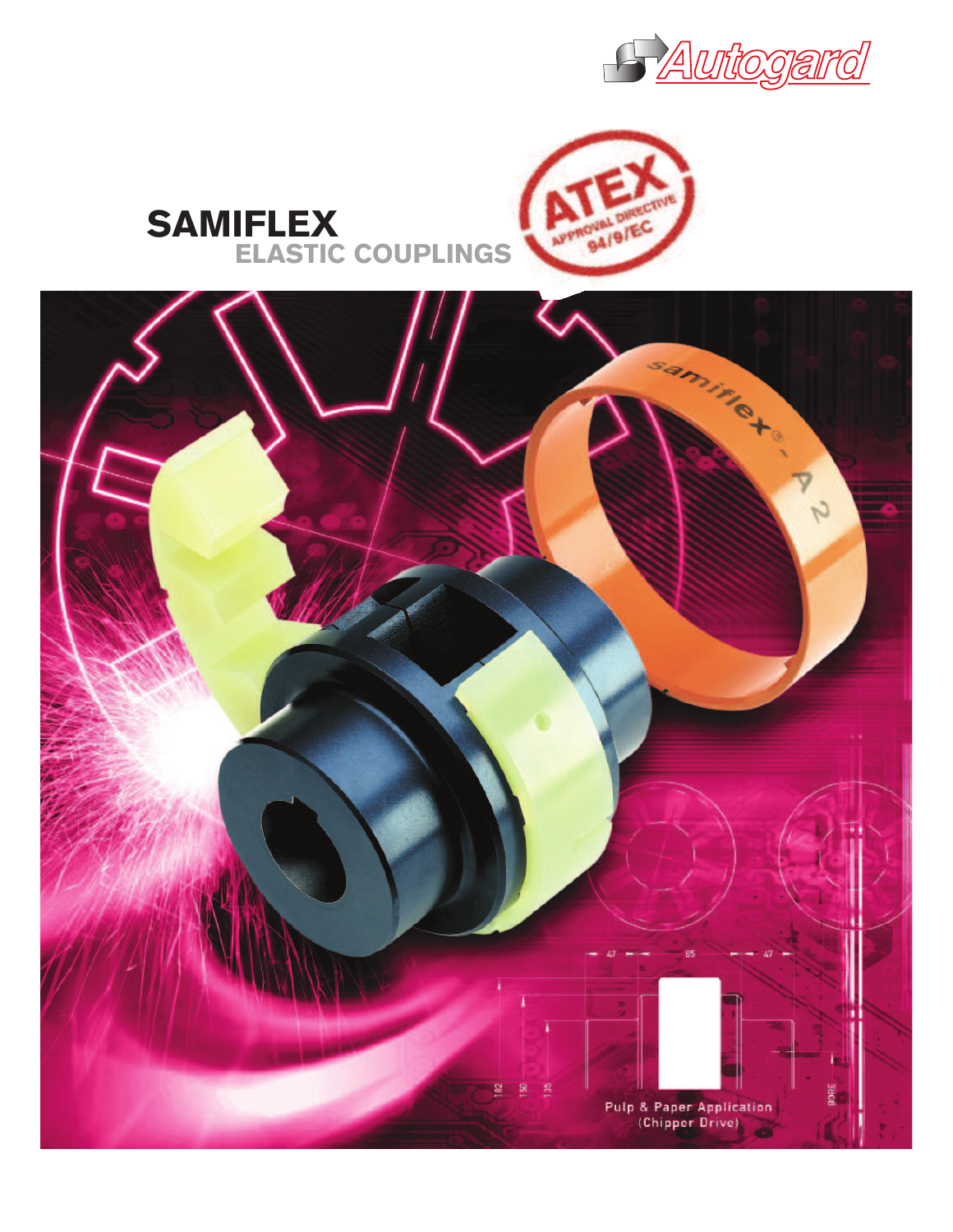### SAMIFLEX ELASTOMERIC COUPLINGS

Now there's a new solution to one of the most costly and troublesome problems facing maintenance personnel - coupling failure and the expensive down time associated with fixing it.



#### Only four parts to the Samiflex Coupling

The two identical hubs (items A & B) are manufactured in cast iron, cast steel or aluminium alloy and incorporate four, six or eight teeth, depending on size rating of the coupling. A precision cast and machined polyurethane insert (item C) fits between the hubs and is split axially so fitting and removal can be achieved without moving hubs.The holding ring, manufactured in steel, polyamide or bronze (item D) is fitted over the insert securing both insert and ring between hubs. The coupling requires no bolts or nuts.

#### Assembly & Disassembly

Once hubs (A) and (B) and holding ring (D) have been installed and aligned on the shafts the coupling hubs will not have to be moved again during the life of the equipment.The elastic insert (C) can then be installed between the parallel slots formed by the hub teeth.

With the insert in position, slide the retaining ring (D) into position over the polyurethane insert. Centrifugal force will expand the insert under operation ensuring a tight, secure fit inside the retaining ring.

Removing and replacing the coupling insert is very simple and requires no special tools. By removing the retaining ring, the insert can be quickly and easily removed and replaced without the need to undo screws, bolts or other fasteners.

#### ATEX Approval

The range of Samiflex Couplings has been approved under ATEX directive 94/9/EC - for use in potentially explosive atmospheres.

#### Features and Benefits

- Coupling insert removable without the need to remove either driving or driven equipment.
- Change out of coupling insert is faster than any other coupling.
- No lubrication or maintenance required over the life of the insert.
- The polyurethane insert can be supplied in a variety of hardnesses to optimise torque capacity and damping.
- Polyurethane insert is very resistant to chemical attack.
- Standard insert can handle large temperature range from -40 to 80 °C.
- High temperature insert available up to 150 °C.
- Hubs can be rotated independently during motor test.
- No metal to metal contact
- Large bore to torque capacity
- Vertical operation possible with standard coupling.
- Retaining rings provided with locking screws as standard.

The specification contained within this brochure are correct at time of going to print. Autogard are continually reviewing and updating the specifications on all its product range and therefore reserve the right to change any detail.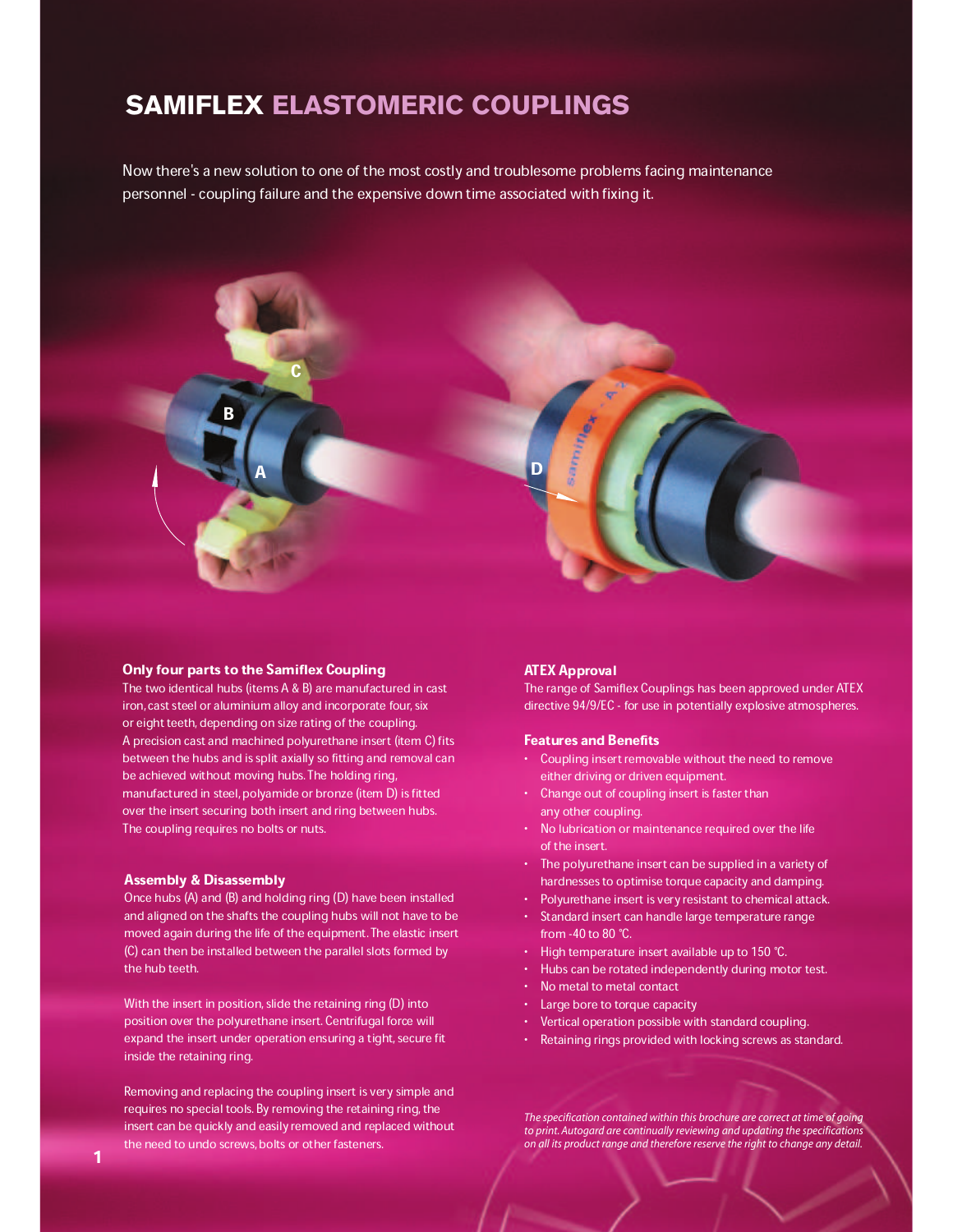## SAMIFLEX THE ELASTIC INSERT

The Samiflex elastic insert is manufactured from a special blend of polyurethane compound manufactured to best meet the demanding characteristics of a high performance elastic coupling.

Samiflex elastic inserts are offered in three styles of compound and four hardness ratings allowing the most appropriate insert to be selected for the application.

The standard elastic insert is supplied at 95 shore and is a yellow colour. High performance inserts type HD and HDT are coloured ochre and red respectively and enable Samiflex torque ratings to be increased by 40% (consult factory).

| <b>Insert</b>       | Ref.       | <b>Hardness</b> | Colour | Temp. Rating |
|---------------------|------------|-----------------|--------|--------------|
|                     |            | 80 Shore A      | Clear  |              |
| Standard            | <b>STD</b> | 90 Shore A      | Blue   | $-40/80C$    |
|                     |            | 95 Shore A      | Yellow |              |
| High Temp.          | HT         | 95 Shore A      | Orange | $-40/140C$   |
|                     | <b>HD</b>  | 97 Shore A      | Ochre  | $-40/80C$    |
| High<br>Performance | <b>HDT</b> | 97 Shore A      | Red    | $-40/140C$   |
|                     |            |                 |        |              |



#### Coupling Selection

#### Method

Data required for Coupling Selection.

- Application details (for service factor)
- Kilowatt and rpm of the driver.
- Shaft details of the driving and driven equipment.
- (1) Determine the service factor (SF) from the application and classification lists noted below.
- (2) Calculate the maximum Kw/1000 rpm rating: Kw/1000 rpm = (Kw x 1000 x SF) / rpm Select the coupling which has a higher max rating.
- (3) Compare the maximum rpm capacity & bore requirements to the catalogue limits for the coupling selected.

### Service Factors - SF

#### Example

Driver: Water Turbine (75 Kw at 1500 rpm) Driven equipment: Screw Compressor Turbine Bore: 60 mm Compressor Bore: 50 mm Distance Between Shaft Ends: 140 mm

Service Factor for the Water Turbine & Screw Compressor: SF = 2

Kw/1000 rpm = (75 Kw x 1000 x 2) / 1500 Kw/1000 rpm = 100

Coupling selection based on max rating: A4B Coupling Bore Capacity: 75 mm Maximum Speed for the A4B is 3275 rpm unbalanced. DBSE for the A4B Type SP is 140 mm The A4B Type SP is acceptable in this application.

| <b>Load Characteristics</b> |                                                                                                           | Electric Motor,<br><b>Steam Turbine</b><br>Gas Turbine | Steam Engine,<br>Water Turbine,<br>8 Cyl. Recip. Engine | 6 Cyl. Recip. Engine   | 4 Cyl. Recip. Engine   |
|-----------------------------|-----------------------------------------------------------------------------------------------------------|--------------------------------------------------------|---------------------------------------------------------|------------------------|------------------------|
|                             | <b>Constant Torque</b><br>eq. Centrifugal pumps, compressors &<br>blowers, light duty agitators and fans. | 1.0                                                    | 1.5                                                     | 2.0                    | 2.5                    |
|                             | <b>Slight Fluctuations</b><br>eg. Slurry pumps, Screw compressors,<br>Lobe and Vane Blowers.              | 1.5                                                    | 2.0                                                     | 2.5                    | 3.0                    |
|                             | <b>Moderate Fluctuations and/or</b><br><b>Slight Shock Loads</b><br>Double acting pumps, Recip. Comp.     | 2.0                                                    | 2.5                                                     | 3.0                    | 3.5                    |
|                             | <b>Large Fluctuations and/or</b><br><b>Moderate Shock Loads</b><br>1 or 2 Cylinder Recip.pumps.           | 2.5                                                    | 3.0                                                     | 3.5                    | 4.0                    |
|                             | <b>Shock Loads or</b><br><b>Light Torque Reversals</b><br>Slitters, Rod Mill, Hot Mill                    | 3.0                                                    | 3.5                                                     | 4.0                    | <b>Consult Factory</b> |
|                             | <b>Heavy Shock Loads or</b><br><b>Large Torque Reversals</b><br><b>Feed Rolls, Reversing Mills</b>        | <b>Consult Factory</b>                                 | <b>Consult Factory</b>                                  | <b>Consult Factory</b> | <b>Consult Factory</b> |

(1) Use a minimum Service Factor of 1.25 when driving through a gearbox or using a direct on-line electric motor.

(2) Consult Autogard when using a reciprocating engine with fewer than 4 cylinders.

(3) Service Factors provided are for reference only. Customer experience may dictate the selection of different service factors.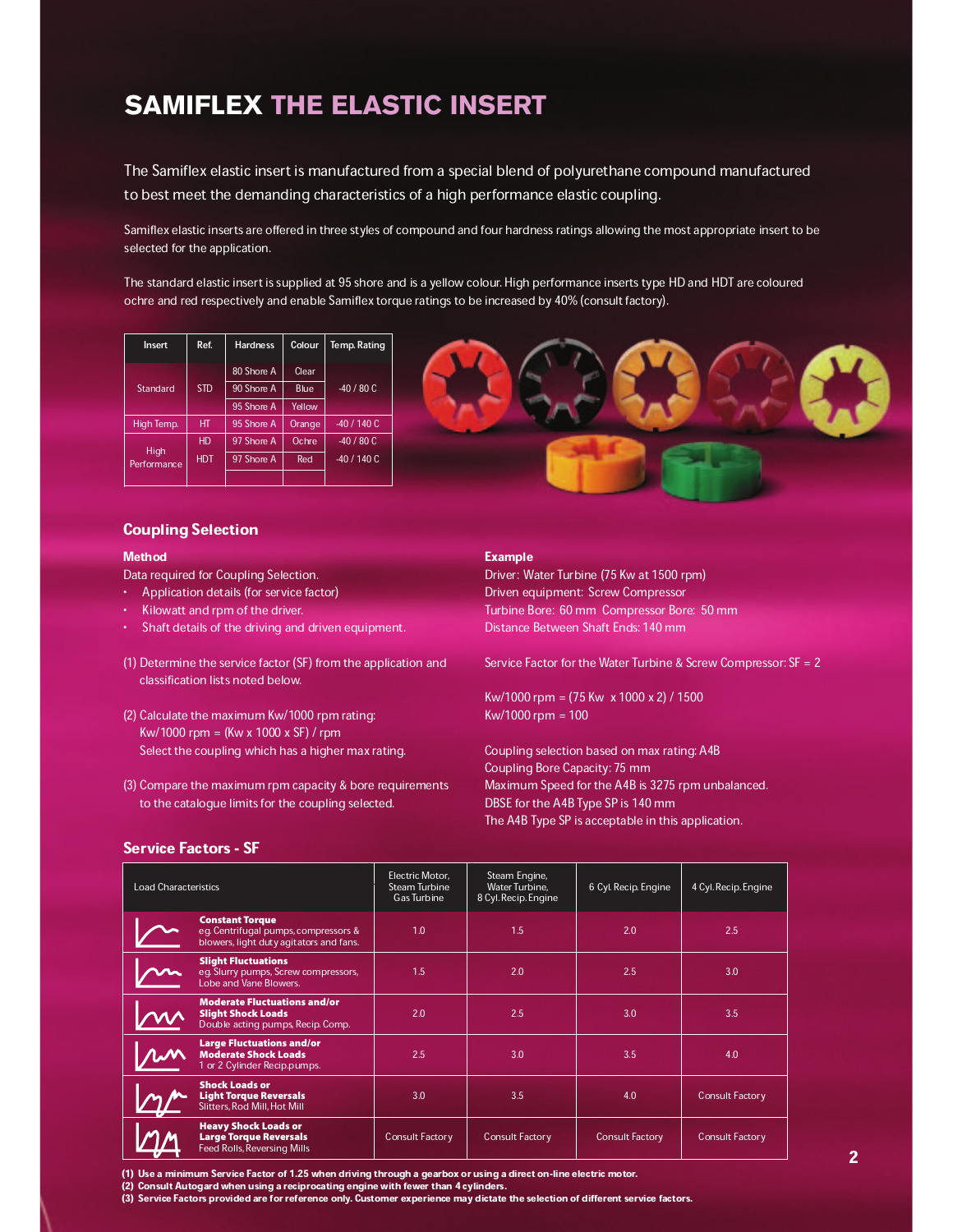

## SAMIFLEX COUPLING TYPE A



### Technical Details and Dimensions

|                        | <b>Coupling Type</b>      | A <sub>0</sub> | A <sub>1</sub> | A <sub>2</sub> | A <sub>3</sub>  | A3B            | A <sub>4</sub> | A4B    | A45    | A <sub>5</sub> | A5B           | A55    | <b>A6</b> | A7     | A <sub>8</sub> | A9     | A10                           | A11    | A12          |
|------------------------|---------------------------|----------------|----------------|----------------|-----------------|----------------|----------------|--------|--------|----------------|---------------|--------|-----------|--------|----------------|--------|-------------------------------|--------|--------------|
| STD & HT               | Maximum KW per 1000       | 6              | 14             | 29             | 58              | 58             | 120            | 120    | 211    | 301            | 301           | 361    | 482       | 963    | 1806           | 2880   | 4607                          | 6157   | 20942        |
| Insert                 | Max. Cont. Torque Nm      | 55             | 138            | 275            | 550             | 550            | 1150           | 1150   | 2013   | 2875           | 2875          | 3450   | 4600      | 9200   | 17250          | 27500  | 44000                         |        | 58800 200000 |
| HD & HDT               | Maximum KW per 1000       | ٠              |                |                | ÷               | $\sim$         | 162            | 162    | 283    | 406            | 406           | 487    | 649       | 1298   | 2346           | 3743   | 5990                          | 8000   |              |
| Insert                 | Max. Cont. Torque Nm      |                |                |                | $\sim$          | ٠              | 1550           | 1550   | 2700   | 3875           | 3875          | 4650   | 6200      |        |                |        | 12400 22400 35750 57200 76400 |        |              |
|                        | Max. Speed - Unbal.       | 11000          | 8800           | 6500           | 4900            | 4900           | 3800           | 3800   | 3300   | 3000           | 3000          | 2650   | 2450      | 2100   | 1750           | 1450   | 1175                          | 1250   | 875          |
| Technical              | Max. Speed - Bal. (Steel) |                | 14650 11750    | 8850           | 6500            | 6500           | 5000           | 5000   | 4475   | 4000           | 4000          | 3550   | 3250      | 2850   | 2345           | 1985   | 1580                          | 1650   | 1175         |
| data                   | Moment of Inertia (Kg-m2) |                | 0.0012 0.005   |                | $0.012$ $0.020$ |                | 0.050          | 0.075  | 0.102  | 0.155          | $0.210$ 0.275 |        | 0.437     | 0.825  | 2.326          | 4.95   | 12                            | 16     | 52           |
|                        | Weight (Kg)               | 1              | 1.8            | 3.8            | 6.2             | 8.5            | 12.5           | 16     | 19     | 26             | 31            | 36     | 47        | 75     | 137            | 218    | 350                           | 410    | 1000         |
|                        | Axial Tolerance           | $+0.3$         | $+0.5$         | $+0.5$         | $+0.7$          | $+0.7$         | $+0.8$         | $+0.8$ | $+1.0$ | $+1.0$         | $+1.0$        | $+1.0$ | $+1.0$    | $+1.0$ | $+1.5$         | $+1.5$ | $+2.0$                        | $+2.0$ | $+3.0$       |
| Displacement<br>values | Radial / Parallel         | 0.30           | 0.30           | 0.50           | 0.50            | 0.50           | 0.70           | 0.70   | 0.70   | 0.70           | 0.70          | 0.80   | 0.80      | 1.00   | 1.00           | 1.00   | 1.50                          | 1.50   | 0.6          |
|                        | Angular Tolerance         | $\overline{c}$ | 2              | $\overline{c}$ | $\overline{c}$  | $\overline{c}$ | 1.3            | 1.3    | 1.3    | 1.3            | 1.3           | 1.3    | 1.3       |        |                |        |                               |        | 0.7          |

|                   | <b>Coupling Type</b>   | A <sub>0</sub>           | A1                       | A2  | A <sub>3</sub> | A3B | A <sub>4</sub> | A4B | A45 | A <sub>5</sub> | A5B | A55 | <b>A6</b> | <b>A7</b> | A <sub>8</sub> | A9  | A10 | A11 | A12 |
|-------------------|------------------------|--------------------------|--------------------------|-----|----------------|-----|----------------|-----|-----|----------------|-----|-----|-----------|-----------|----------------|-----|-----|-----|-----|
| <b>Dimensions</b> | Max. Bore d1           | 24                       | 38                       | 44  | 50             | 58  | 65             | 70  | 75  | 85             | 95  | 95  | 110       | 130       | 150            | 180 | 210 | 210 | 300 |
| (mm)              | <b>Pilot Bore</b>      | 8                        | 14                       | 17  | 19             | 19  | 24             | 24  | 25  | 29             | 29  | 30  | 39        | 48        | 63             | 73  | 96  | 96  | 100 |
|                   | D <sub>1</sub>         | 65                       | 83                       | 111 | 144            | 144 | 182            | 182 | 202 | 225            | 225 | 250 | 265       | 306       | 363            | 425 | 523 | 503 | 710 |
|                   | D <sub>2</sub>         | 52                       | 65                       | 80  | 85             | 105 | 110            | 140 | 125 | 140            | 160 | 155 | 180       | 205       | 242            | 280 | 330 | 350 | 500 |
|                   | D3                     | 52                       | 65                       | 86  | 116            | 116 | 150            | 150 | 170 | 190            | 190 | 215 | 233       | 267       | 326            | 385 | 483 | 458 | 650 |
|                   | d2                     | 32                       | 39                       | 45  | 52             | 52  | 70             | 70  | 90  | 89             | 89  | 115 | 112       | 135       | 157            | 188 | 218 | 216 | 380 |
|                   | G                      | 73                       | 91                       | 127 | 156            | 156 | 180            | 180 | 198 | 216            | 216 | 246 | 260       | 310       | 382            | 420 | 482 | 512 | 709 |
|                   |                        | 28                       | 34                       | 47  | 56             | 56  | 63             | 63  | 70  | 77             | 77  | 90  | 95        | 116       | 147            | 162 | 188 | 190 | 250 |
|                   | Standard "DBSE"        | 17                       | 23                       | 33  | 44             | 44  | 54             | 54  | 58  | 62             | 62  | 66  | 70        | 78        | 88             | 95  | 106 | 132 | 209 |
|                   | Dist. Between Hubs "E" | 1.5                      | 1.5                      | 2.5 | 2.5            | 2.5 | 3.5            | 3.5 | 3.5 | 3.5            | 3.5 | 3.5 | 3.5       | 4         | 5              | 5   | 6   | 6   | 5   |
|                   | н                      | $\overline{\phantom{0}}$ |                          | 55  | 65             | 65  | 85             | 85  | 93  | 101            | 101 | 109 | 119       | 134       | 154            | 162 | 192 | 216 | 359 |
|                   |                        | $\overline{\phantom{0}}$ | $\overline{\phantom{0}}$ | 36  | 45             | 45  | 47             | 47  | 52  | 57             | 57  | 68  | 70        | 88        | 114            | 129 | 145 | 148 | 175 |
|                   | K                      | 16                       | 22                       | 32  | 42             | 42  | 51             | 51  | 56  | 59             | 59  | 64  | 67        | 75        | 85             | 92  | 102 | 128 | 210 |

1) STD Inserts will be supplied as standard unless specified. High Torque (HD), High Temperature (HT) or High Torque & Temperature (HDT) Inserts can be supplied upon request.<br>2) Maximum unbalanced speeds are based on Cast

3) Distance Between Shaft ends (DBSE) is based on the shafts mating flush with the end of the hub face. Shorter or longershaft separations may be obtained by overhanging the shaft or hub

4) Weights and inertias are based on solid hubs.

3

5) Peak torque is 2 x maximum continuous torque.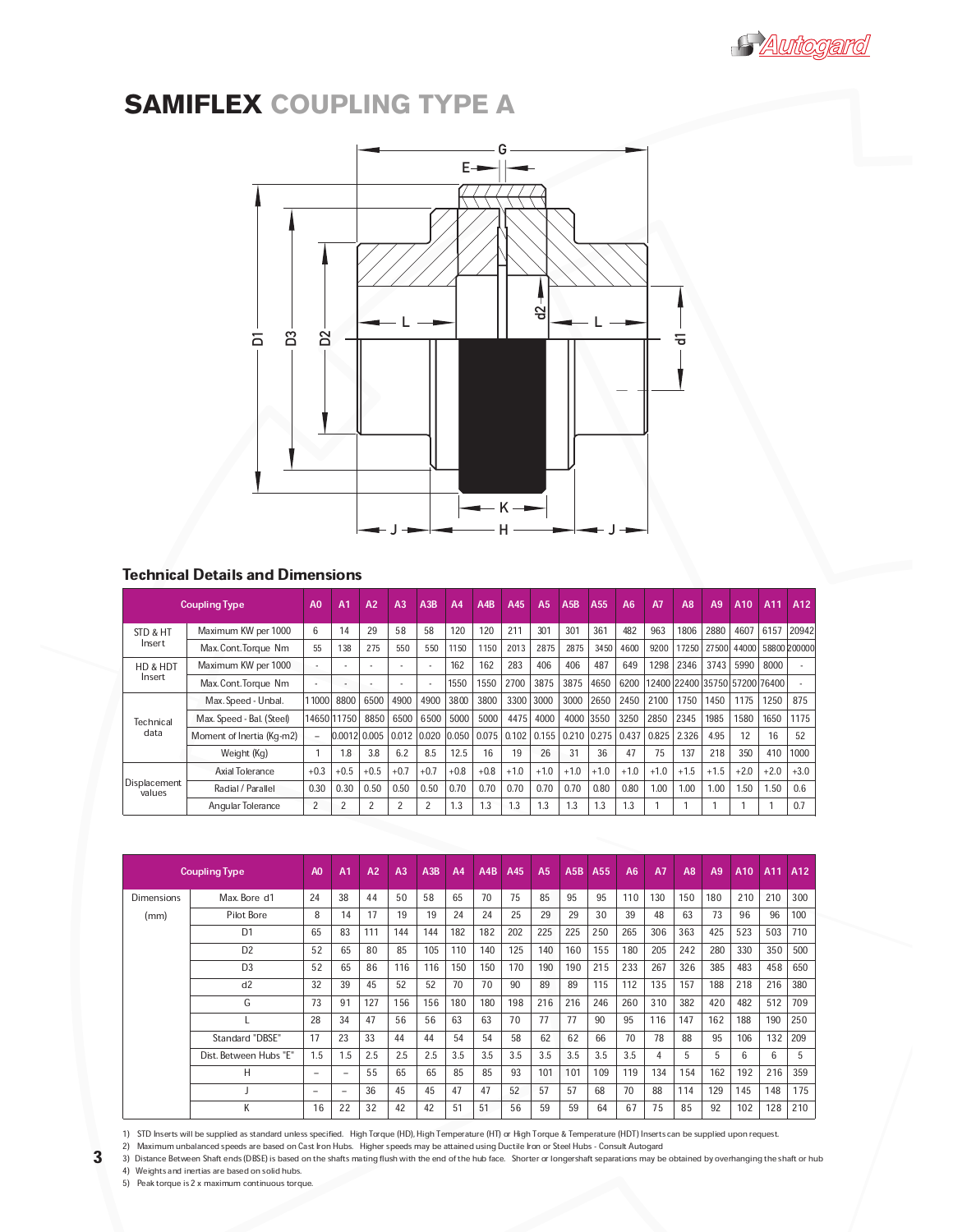

# SAMIFLEX COUPLING FOR TAPER BUSH







### Samiflex Coupling Bored to Suit Taper Lock Bushings

| <b>Coupling</b> | <b>Taper</b> |      | <b>Bore Range</b> |     |     |     | Dimensions     |                |                |    |
|-----------------|--------------|------|-------------------|-----|-----|-----|----------------|----------------|----------------|----|
| <b>Size</b>     | <b>Bush</b>  | min. | max.              |     | G   | E.  | D <sub>1</sub> | D <sub>2</sub> | D <sub>3</sub> | M  |
| A1-TB/TBI       | 1108         | 9    | 28                | 27  | 77  | 1.5 | 83             | 65             | 65             | 29 |
| A2 -TB/TBI      | 1210         | 11   | 32                | 32  | 97  | 2.5 | 111            | 80             | 86             | 38 |
| A3 -TB/TBI      | 1610         | 14   | 42                | 32  | 107 | 2.5 | 144            | 85             | 116            | 38 |
| A4 -TB/TBI      | 2012         | 14   | 50                | 38  | 130 | 3.5 | 182            | 110            | 150            | 42 |
| A45 - TB/TBI    | 2517         | 16   | 60                | 50  | 158 | 3.5 | 202            | 125            | 170            | 50 |
| A5-TB/TBI       | 3020         | 25   | 75                | 56  | 173 | 3.5 | 225            | 160            | 190            | 55 |
| $A6 - TB$       | 3535         | 35   | 90                | 95  | 259 | 3.5 | 265            | 180            | 233            | 67 |
| $A7 - TB$       | 4040         | 40   | 100               | 120 | 318 | 4   | 306            | 205            | 267            | 70 |

|             | <b>Dimensions - Taper Bushes</b> |                 |                |                |     |         |     |     |     |          |          |         |        |                                                                                                         |              |              |                 |                 |    |    |           |              |    |         |     |     |     |                     |       |    |           |     |  |  |
|-------------|----------------------------------|-----------------|----------------|----------------|-----|---------|-----|-----|-----|----------|----------|---------|--------|---------------------------------------------------------------------------------------------------------|--------------|--------------|-----------------|-----------------|----|----|-----------|--------------|----|---------|-----|-----|-----|---------------------|-------|----|-----------|-----|--|--|
| d           | 9                                | 10 <sup>°</sup> | 11             | $ 12\rangle$   | 14  | 16      | 18  | 19  | 20  | 22       | 24       | 25      | 28     | 30 32                                                                                                   |              | 35           | 38              | 40 <sup>1</sup> | 42 | 45 | 48        | 50           | 55 | 60      | 65  | 70  | 75  | 80                  | 85 90 |    | $\mid$ 95 | 100 |  |  |
| $\mathbf b$ | $\overline{3}$                   | 3               | $\overline{4}$ | $\overline{4}$ | 5   | 5       | 6   | 6   | 6   | 6        | 8        | 8       | 8      | 8                                                                                                       | 10           | 10           | 10 <sup>°</sup> | 12 <sub>1</sub> | 12 | 14 | 14        | 14           | 16 | 18      | 18  | 20  | 20  | 22                  | 22    | 25 | 25        | 28  |  |  |
| t           | 1.4                              | 1.4             | 1.8            | 1.8            | 2.3 | 2.3     | 2.8 | 2.8 | 2.8 | 2.8      |          |         |        | $\vert$ 3.3 $\vert$ 3.3 $\vert$ 3.3 $\vert$ 3.3 $\vert$ 3.3 $\vert$ 3.3 $\vert$ 3.3 $\vert$ 3.3 $\vert$ |              |              |                 |                 |    |    | $3.8$ 3.8 | 3.8          |    | 4.3 4.4 | 4.4 | 4.9 | 4.9 | $ 5.4 $ 5.4 5.4 5.4 |       |    |           | 6.4 |  |  |
| 1108        | $\mathcal{H}$ .                  | *               | *              | *              | *   | $\star$ | *   | *   | *   | *        | *        | $\star$ | *      |                                                                                                         |              |              |                 |                 |    |    |           |              |    |         |     |     |     |                     |       |    |           |     |  |  |
| 1210        |                                  |                 | $\ast$         | $\ast$         | *   | $\star$ | *   | *   | *   | *        | *        | $\ast$  | $\ast$ | *                                                                                                       | $\star$      |              |                 |                 |    |    |           |              |    |         |     |     |     |                     |       |    |           |     |  |  |
| 1610        |                                  |                 |                |                | *   | *       | *   | *   | *   | *        | ×.       | *       | *      | $\mathbf{r}$                                                                                            | $\mathbf{a}$ | <b>MC</b>    | $\mathbf{a}$    | *               | *  |    |           |              |    |         |     |     |     |                     |       |    |           |     |  |  |
| 2012        |                                  |                 |                |                | *   | *       | *   | *   | *   | *        | <b>*</b> | $\star$ | *      | *                                                                                                       | *            | $\mathbf{a}$ | $\mathbf{a}$    | *               | *  | *  | *         | $\mathbf{a}$ |    |         |     |     |     |                     |       |    |           |     |  |  |
| 2517        |                                  |                 |                |                |     | *       | *   | *   | *   | <b>M</b> | ×.       | *       | *      | $\ast$                                                                                                  | $\mathbf{a}$ | $\mathbf{r}$ | <b>A</b>        | $\mathbf{r}$    | *  | *  | *         | <b>M</b>     | *  | *       |     |     |     |                     |       |    |           |     |  |  |
| 3020        |                                  |                 |                |                |     |         |     |     |     |          |          | *       | *      | $\ast$                                                                                                  | *            | *            | <b>A</b>        | *               | *  | *  | *         | *            | *  | *       | *   | *   | *   |                     |       |    |           |     |  |  |
| 3535        |                                  |                 |                |                |     |         |     |     |     |          |          |         |        |                                                                                                         |              | *            | *               | $\ast$          | *  | *  | *         | *            | *  | *       | *   | *   | *   | *                   | *     | *  |           |     |  |  |
| 4040        |                                  |                 |                |                |     |         |     |     |     |          |          |         |        |                                                                                                         |              |              |                 | *               | *  | *  | $\ast$    | *            | *  | *       | *   | *   | *   | $\dot{a}$           | *     | *  | *         | *   |  |  |

1) Refer to bush manufacturers for recommended torque capacity of each bush.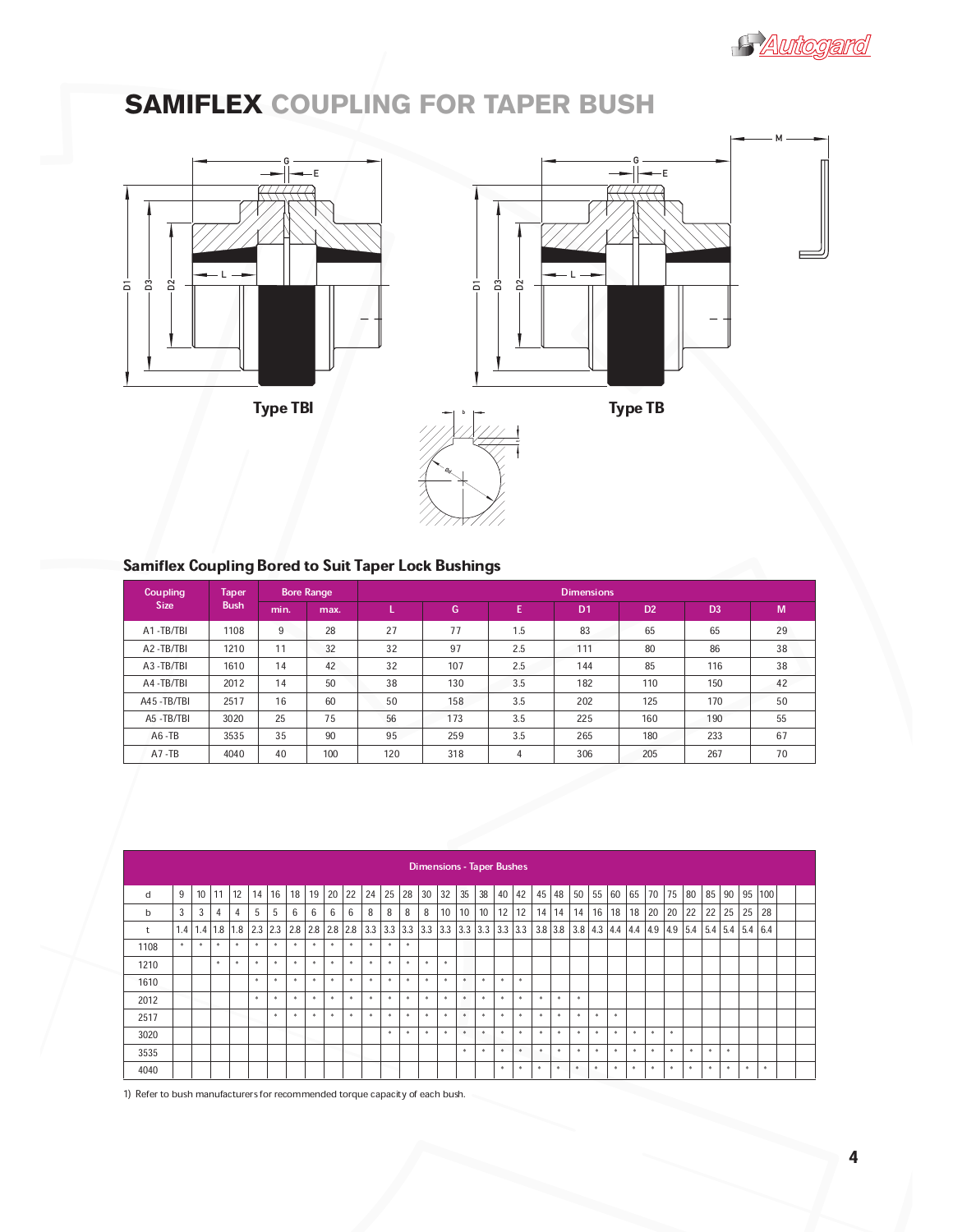

## SAMIFLEX SPACER COUPLING - TYPE DO



| Coupling         | <b>Maximum KW</b><br>per 1000 RPM | <b>Max</b><br><b>Bore</b> | <b>Max</b> |                |                |                | <b>Dimensions</b> |                          |
|------------------|-----------------------------------|---------------------------|------------|----------------|----------------|----------------|-------------------|--------------------------|
| size             | <b>STD Insert</b>                 | (d1)                      | <b>RPM</b> | D <sub>1</sub> | D <sub>2</sub> | D <sub>3</sub> |                   | $C$ (D.B.S.E.)           |
| A <sub>2</sub> D | 26                                | 42                        | 4100       | 111            | 60             | 86             | 60                | 100<br>140<br>120        |
| A <sub>3</sub> D | 52                                | 60                        | 4100       | 144            | 88             | 116            | 70                | 120<br>180<br>140<br>100 |
| A <sub>4</sub> D | 104                               | 80                        | 3600       | 182            | 110            | 150            | 85                | 180<br>120<br>140        |
| A45D             | 184                               | 90                        | 3100       | 202            | 125            | 170            | 95                | 120<br>180<br>140        |

Note - The Samiflex Drop Out Spacer (Type DO) is interchangeable with many competitive Drop-out couplings - Consult Autogard

# SAMIFLEX SPACER COUPLING - TYPE SP



| <b>Coupling</b>   |     | <b>Max Range</b> | <b>Max</b> |                |                |                |                | <b>Dimensions</b> |                |                |                |                   |
|-------------------|-----|------------------|------------|----------------|----------------|----------------|----------------|-------------------|----------------|----------------|----------------|-------------------|
| Size:             | d1  | d2               | <b>RPM</b> | D <sub>1</sub> | D <sub>3</sub> | D <sub>4</sub> | D <sub>5</sub> | L1                | L <sub>2</sub> | L <sub>3</sub> | e              | C (DBSE)          |
| A <sub>1-SP</sub> | 38  | 42               | 5500       | 83             | 65             | 100            | 67             | 34                | 45             | 45             | $\overline{c}$ | 120 140<br>100    |
| A2-SP             | 42  | 48               | 5000       | 111            | 86             | 120            | 83             | 47                | 62             | 62             | $\overline{2}$ | 120 140<br>100    |
| A3B-SP            | 55  | 65               | 4500       | 144            | 116            | 140            | 107            | 56                | 76             | 76             | 2.5            | 120 140<br>100    |
| A4B-SP            | 75  | 85               | 3500       | 182            | 150            | 178            | 140            | 63                | 88             | 88             | 2.5            | 120<br>140 180    |
| A45-SP            | 75  | 90               | 3100       | 202            | 170            | 200            | 150            | 70                | 97             | 97             | 2.5            | 140<br>120<br>180 |
| A5B-SP            | 95  | 110              | 2900       | 225            | 190            | 225            | 179            | 77                | 106            | 106            | 2.5            | 140<br>180 200    |
| A55-SP            | 95  | 110              | 2600       | 250            | 215            | 245            | 180            | 90                | 121            | 121            | 3              | 140<br>180 200    |
| A6-SP             | 110 | 120              | 2500       | 265            | 233            | 265            | 198            | 95                | 128            | 128            | 3              | 200 250<br>180    |
| A7-SP             | 130 | 130              | 2200       | 306            | 267            | 290            | 230            | 116               | 153            | 153            | 3              | 250 280<br>200    |

1) L = C - 1 2) Refer to Page 4 for dimensions D2 and E.